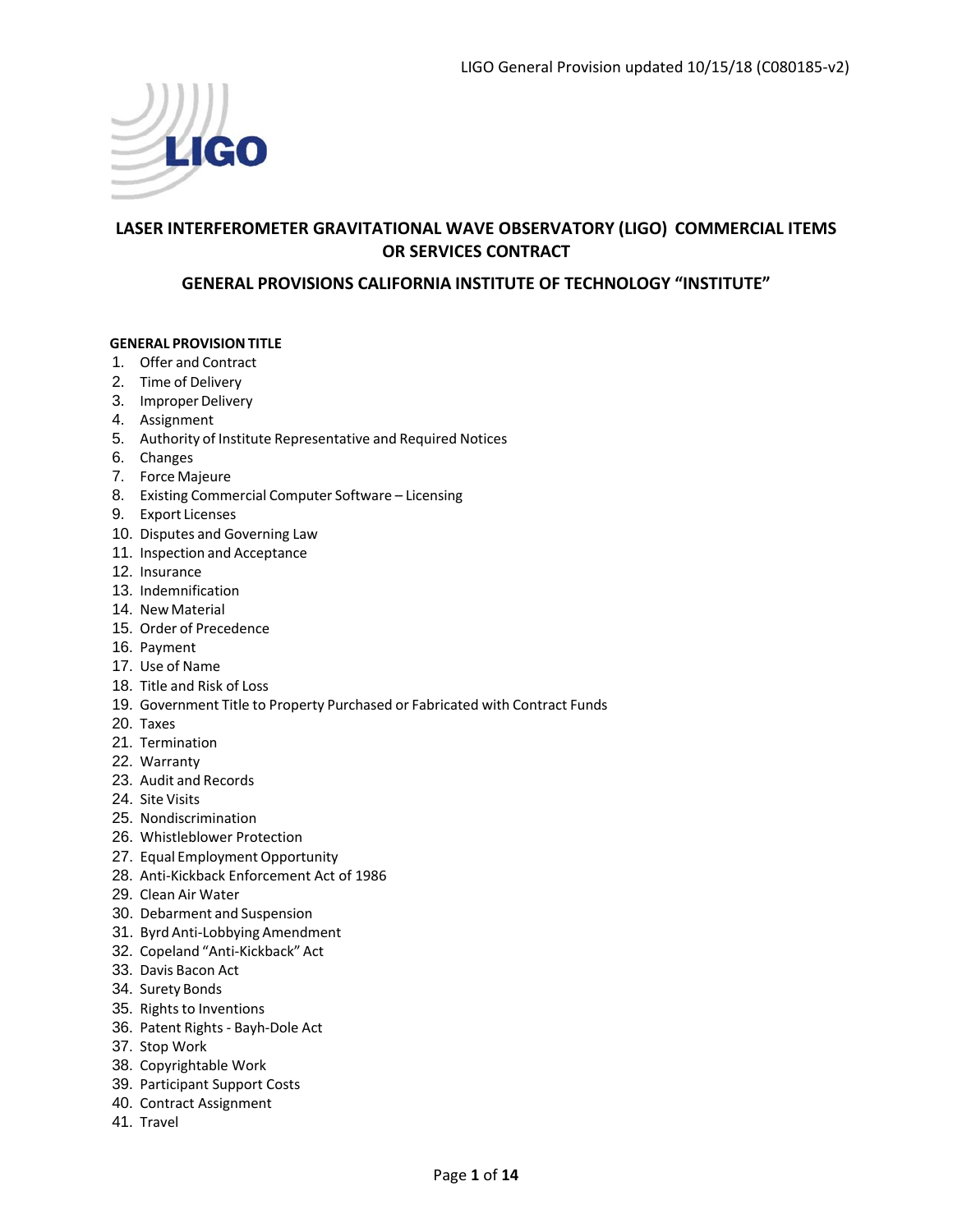## **APPLICABILITY OF INDIVIDUAL GENERAL PROVISIONS**

#### APPLICABLE TO ALL TRANSACTIONS IN THE UNITED STATES

The term United States includes the several States of the United States, the District of Columbia, the Commonwealth of Puerto Rico, the Virgin Islands, American Samoa, Guam, Wake Island, the Canal Zone, and all other territories and possessions of the United States, and the term States includes any one of the forgoing.

- 1. Offer and Contract
- 2. Time of Delivery
- 3. Improper Delivery
- 4. Assignment
- 5. Authority of Institute Representatives and Required Notices
- 6. Change
- 7. Force Majeure
- 8. Existing Commercial Computer Software‐Licensing
- 10. Disputes and Governing Law
- 11. Inspection and Acceptance
- 13. Indemnification
- 14. New Material
- 15. Order of Precedence
- 16. Payment
- 17. Use of Name
- 18. Title and Risk of Loss
- 19. Government Title to Property Purchased or Fabricated with Contact Funds
- 20. Taxes
- 21. Termination
- 22. Warranty
- 23. Audit and Records
- 24. Site Visits
- 25. Nondiscrimination
- 26. Whistleblower Protection
- 27. Equal Employment Opportunity
- 29. Clean Air and Water
- 37. Stop Work
- 40. Contract Assignment

### TAXES

20. The applicability of State sales tax is addressed on the face of the Purchase Order **[For imports]** Value Added Tax (VAT) is addressed on the face of the Purchase Order

#### APPLICABLE IN SPECIAL CIRCUMSTANCES ACCORDING TO THEIR TERMS

- **9. [For exports]** Export Licenses
- **12. [Suppliers Working on Site]** Insurance
- **28. [For Contractsin excess of \$100,000]** Anti‐Kickback Enforcement Act of 1986
- **30. [For Contractsin excess of \$25,000]** Debarment and Suspension
- **31. [For Contracts of \$100,000 or More]** Byrd Anti‐Lobbying Amendment
- **32. [For designated Construction/Repair Contracts in excess of \$2,000]** Copeland "Anti‐Kickback" Act
- **33. [For designated Construction/Repair Contractsin excess of \$2,000]** Davis‐Bacon Act
- **34. [For designated Construction/Repair Contractsin excess of \$500,000]** Surety Bonds
- **35. [For designated Experimental, Development or Research Work]** Rightsto Inventions
- **36. [For designated Experimental, Development or Research Work]** Patent Rights ‐ Bayh‐Dole Act
- **38. [For designated Experimental, Development or Research Work]** Copyrightable Work
- **39. [For Contracts Associated with Travel and Conference Activity]** Participant Support Costs
- **41. [For Contracts Associated with Travel]** Travel

#### APPLICABLE TO ALL TRANSACTIONS IN THE UNITED STATES

These provisions **do not apply to foreign suppliers** performing outside the United States.

- 25. Nondiscrimination
- 26. Whistleblower Protection
- 27. Equal Employment Opportunity
- 29. Clean Air and Water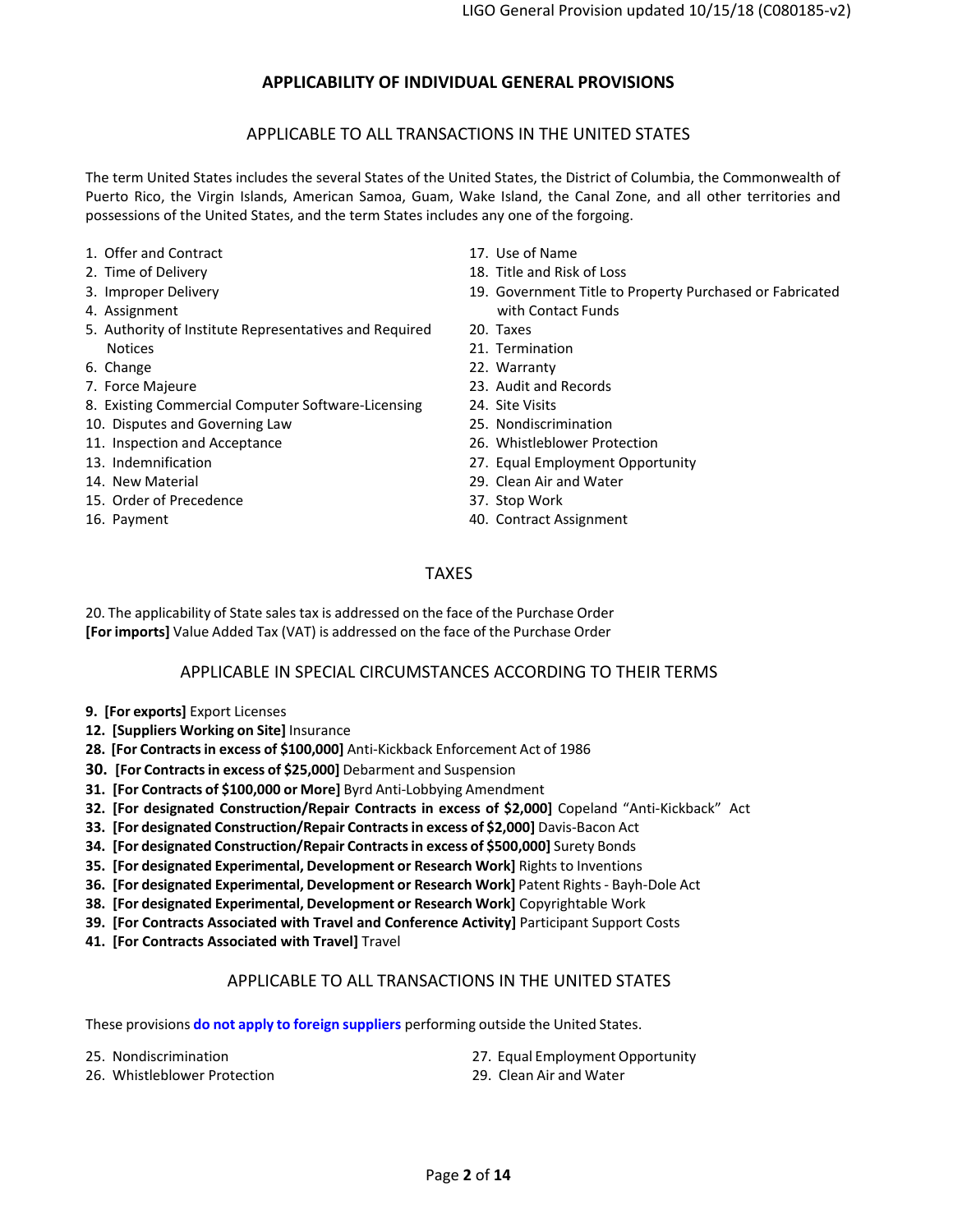This agreement is a subcontract pursuant to a National Science Foundation (NSF) Cooperative Agreement (CA) between the NSF and Caltech hereafter identified as the Institute, **PHY‐1764464 (LIGO Operations) & PHY‐1834382 (LIGO A+ Upgrades to Advanced LIGO)**.

- **1. OFFER AND CONTRACT** ‐ The following terms, together with such terms, plans, specifications or other documents as attached or incorporated by reference as set forth on the face of this purchase order, constitute the offer of the Institute to Supplier and shall, when accepted, constitute the entire agreement ("Contract") between the Institute and Supplier. Institute hereby gives notice of its objection to any different or additional terms. This Contract is valid only as written. If price, terms, shipping date, or other expressed conditions of this Contract are not acceptable, the Institute must be notified and any variation must be accepted in writing prior to shipment or delivery. This Contract shall be deemed to have been accepted (a) in the absence of written notification of non‐acceptance by the Supplier within a reasonable time, or (b) upon timely delivery of the products identified to the shipping address specified on the face of the order.
- **2. TIME OF DELIVERY** ‐ Time is of the essence in this Contract. If delivery dates cannot be met, Supplier must notify the Institute immediately. Such notification shall not, however, constitute a change to the terms of this Contract except as the order may be modified in writing by the Institute.
- **3. IMPROPER DELIVERY** ‐ In addition to other remedies provided by law, the Institute reserves the right to refuse any goods or services and to cancel all or any part of this Contract if Supplier fails to deliver all or any part of the goods or services in accordance with the terms and conditions of this Contract. Acceptance of any part of this order shall not bind the Institute to accept any future shipments nor deprive it of the right to return goods already accepted.
- **4. ASSIGNMENT** ‐ The Supplier shall have no right to assign this Contract or any benefits from this Contract without prior written consent of the Institute.
- **5. AUTHORITY OF INSTITUTE REPRESENTATIVES AND REQUIRED NOTICES; FACSIMILE AND ELECTRONIC SIGNATURES ACCEPTABLE** ‐ (a) No order, notice, or direction received by the Supplier shall be binding, unless issued or ratified in writing by the Institute Purchasing Agent, the Director of Procurement Services, or by representatives designated in writing by either of them. (b) The parties agree that facsimile (fax) or electronic signature copies of contract documents are just as binding as originally executed documents.
- **6. CHANGES** The Institute may, by a written order to the Supplier, make changes within the general scope of this Contract in: (a) drawings, designs, or specifications; (b) method of shipment or packing; and (c) place of delivery. If any such change causes an increase or decrease in the cost of, or the time required for, the performance of any part of the work under this order, an equitable adjustment shall be made in the price or delivery schedule or both, and the order shall be modified in writing accordingly. Any claim by Supplier for adjustment under this Article must be asserted within 30 days from receipt by Supplier of the notification of change; provided, however, that the Institute, if it decides that the facts justify such action, may receive and act upon any such claim asserted prior to final payment. Nothing in this clause shall excuse Supplier from proceeding with this order as changed.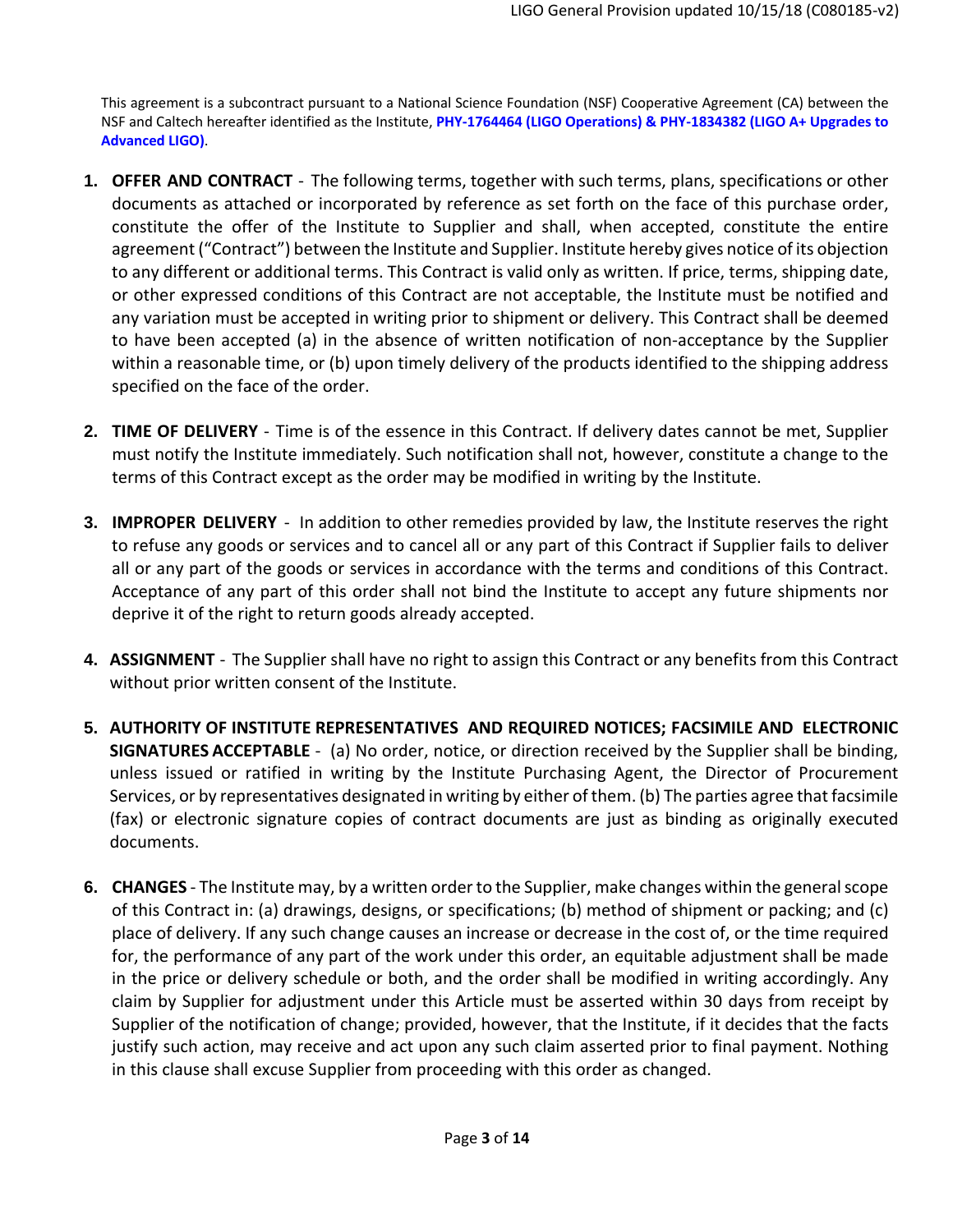- **7. FORCE MAJEURE** ‐ Neither party shall not be liable for damages arising out of failure to perform, or delay in performance caused by strikes, lockouts, fires, war, or acts of God. In such instances, the parties shall make all commercially reasonable efforts to mitigate their failure of or delay in performance. The parties shall notify the other in writing as soon as it is reasonably possible upon knowledge of such failure or delay.
- **8. EXISTING COMMERCIAL COMPUTER SOFTWARE LICENSING** (This Article is applicable to the acquisition of any existing commercial computer software under this Contract, including Commercial‐ off‐the shelf (COTS) software. This Article does not apply to the development of software.) (a) If the Supplier proposes its standard commercial software license, only those applicable portions that comply with the provisions of this Contract are incorporated into and made a part of this Contract. (b) If the Supplier does not propose its standard commercial software license until after this Contract has been issued, or at or after the time the computer software is delivered, such license shall nevertheless be deemed incorporated into and made a part of this Contract under the same terms and conditions as in paragraph (a) above. To receive updates, correction notices, consultation, and similar activities on the computer software, any authorized user may acknowledge receipt of a registration form or card and return it directly to the Supplier; however, such signing shall not add to or alter any of the terms and conditions of this Contract regardless of any notations on the form or card to that effect. (c) If the specified computer software is shipped or delivered to the Institute, the Supplier agrees that it has unconditionally accepted the terms and conditions set forth in this Article, and that the terms and conditions of this Contract (including the incorporated license) constitute the entire agreement between the parties concerning rights in the computer software. (d) The computer software may be: (1) Used, or copied for use, in or with any computer owned or leased by, or for the institute. Any restrictions on use of the software or distribution of the software to multiple such computers shall be void unless explicitly agreed to by the Institute; (2) Reproduced for safekeeping (archives) or backup purposes; (3) Modified, adapted, or combined with other computer software, provided that the modified, combined, or adapted portions of the derivative software incorporating restricted computer software shall be subject to the same restricted rights; and (4) Disclosed and reproduced for use by Institute designees in accordance with this Article. (e) Supplier agrees that the software may be used by the Institute in support and furtherance of any of its obligations to the US Government or other funding organization. (f) Supplier warrants that it has the right to sell, license, or transfer the license for the software furnished to the Institute under this Contract.
- **9. EXPORT COMPLIANCE** ‐ The Supplier shall comply with all U.S. export control laws and regulations, including the International Traffic in Arms Regulations (ITAR), 22 CFR Parts 120 through 130, and the Export Administration Regulations (EAR), 15 CFR Parts 730 through 799. Absent license exemptions/exceptions, the Supplier shall obtain the appropriate licenses or other approvals, if required, for exports of hardware, technical data, and software, or for the provision of technical assistance. (a) IDENTIFICATION OF EXPORT CONTROLLED ITEMS. The Supplier shall notify the Institute in writing prior to delivery if it will provide any items under this Contract controlled under ITAR (i.e., hardware, software, technology, components, accessories, etc.). Any such item(s) or its packaging shall be properly marked to alert the Institute of the ITAR restrictions upon delivery to the Institute.
- **10. DISPUTES AND GOVERNING LAW ‐** (a) Any dispute or claim arising out of, in connection with, or relating to this Contract shall be submitted for resolution to ascending levels of management of the parties. If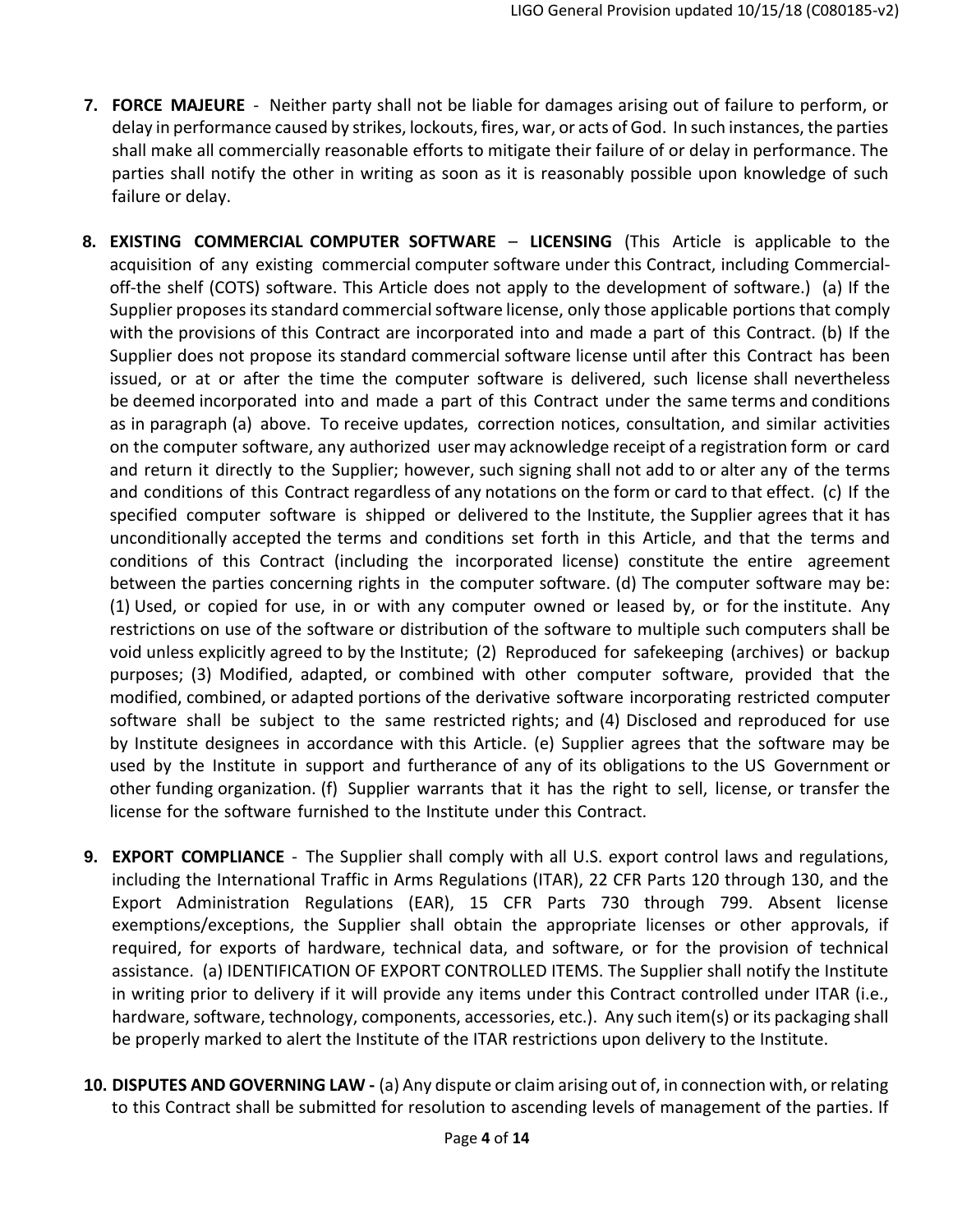the dispute cannot be resolved after such negotiations, either party may pursue any appropriate legal recourse not inconsistent with the provisions of this Contract. (b) Pending any decision, appeal, or judgment, or the settlement of any dispute, Supplier agreesto proceed diligently with the performance of the requirements of this Contract. (c) This Contract shall be construed and enforced in accordance with the laws of the State of California. Disputes will be adjudicated in Los Angeles, California.

- **11. INSPECTION AND ACCEPTANCE** ‐ The Institute may inspect the work and activities of the Supplier under this Contract in a reasonable and appropriate manner. Final inspection shall be at the Institute's premises unless otherwise agreed in writing. Items rejected as not conforming to this order shall be, at the Institute's option, returned at Supplier's expense, including transportation and handling fees, or corrected or replaced by Supplier. Unless the Supplier removes, corrects, or replaces the goods or services within the delivery schedule, the Institute may require its delivery and make an equitable price reduction. The Institute may also opt for a refund of the amount paid under this Contract.
- **12. INSURANCE** (This Article is applicable when the Supplier will be entering Institute-controlled premises.)

(a) The Supplier shall provide and maintain during the performance of this Contract the following insurance, with the Institute named as an additional insured in policies for comprehensive liability insurance with a licensed carrier authorized to do businessin the State of California or in the state where work will be conducted:

(1) Workers' Compensation and Employer's Liability Insurance, as required by applicable Federal and State workers' compensation and occupational disease statutes. The Employer's Liability coverage shall be at least \$1,000,000 except in states with exclusive or monopolistic funds that do not permit workers' compensation to be written by private carriers.

(2) Commercial General Liability Insurance, including automobiles (owned, non‐owned, or leased), completed operations, products, and contractual liability, for a combined single limit of not lessthan \$1,000,000 for all deaths, injuries, and property damage arising from one accident or occurrence.

(3) For Professional Service Providers, they shall maintain Errors and Omissions Insurance, including coverage for personal injury, death, property damage, and contractual liability for a combined coverage limit of not less than Two Million Dollars (\$2,000,000) for each occurrence (Five Million Dollars (\$5,000,000) in the aggregate.) Said insurance shall be maintained for the statutory period during which the professional may be exposed to liability. Supplier shall require that the aforementioned professional liability insurance coverage language also be incorporated into its contract with any other entity with which it contracts for professional services.

(b) Insurance Certificates and Endorsements. Before commencing work underthis Contract, the Supplier shall furnish (i) certificates of insurance for the coverages specified in paragraph (a) above, and (ii) an additional insured endorsement naming the Institute as an additional insured to the Contract for the coverage specified above. Such certificates and the endorsement shall provide that any cancellation or material change shall not be effective (i) for such period as the laws of the State in which this Contract is to be performed, or (ii) until 30 days after the insurer or the Supplier gives written notice to the Institute, whichever period is longer. Also, such certificates and the endorsement shall (i) cover contractual liability assumed under this Contract, and (ii) be primary and noncontributing to any insurance procured by the Institute. The Supplier agrees to permit the Institute to examine its original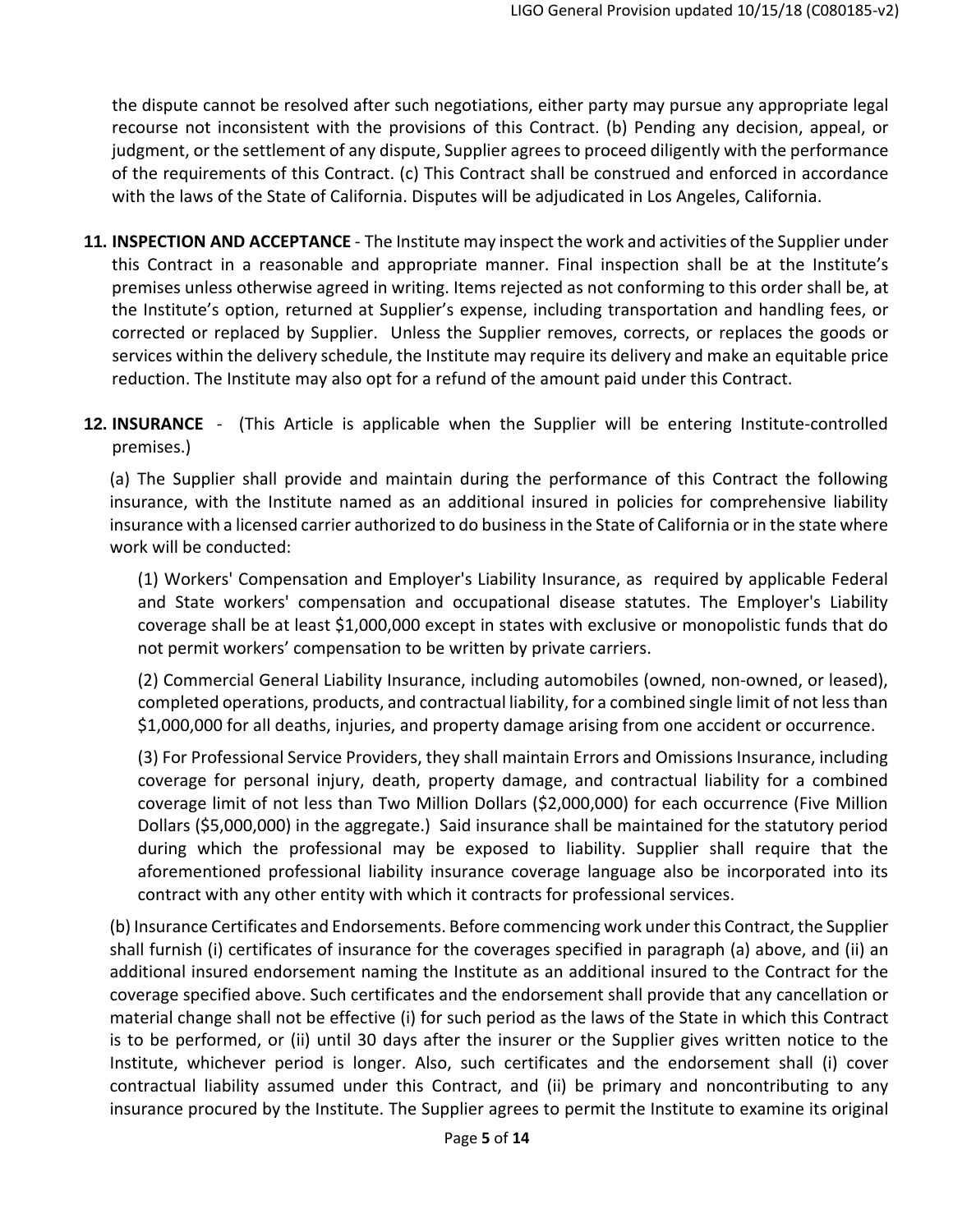policies. Should the Supplier neglect or refuse to provide the insurance required, or should such insurance be canceled, the Institute may procure same and the costs shall be deducted from monies then due or to become due to the Supplier.

**13. INDEMNIFICATION** ‐ (a) Supplier agrees to indemnify and to hold the Institute, its trustees, agents, officers, employees, and students, harmless against all costs, claims, liability, loss, damage, and expenses including attorney's fees, arising from or due to any actual or claimed trademark, patent, or copyright infringement, and any litigation based thereon, regarding any part of the goods and work covered by this purchase order. Supplier shall defend any such litigation brought against the Institute, provided that the Institute notifies Supplier promptly of any such suit. The Institute retains the right to participate in the defense against any such claim or acting and the right to consent to any settlement, the consent of which will not be unreasonably withheld. Supplier's obligations shall survive acceptance of the goods and payment by the Institute.

(b) Supplier agrees it will be responsible to the Institute for, and will indemnify, immediately defend, and hold harmless the Institute, its trustees, agents, officers, employees, and students, from any loss, cost, damage, expense or liability, including attorney's fees, or any suit therefore, by reason of actual or alleged claims of any kind, including but not limited to, property damage or personal injury of whatever kind of character relating to the performance of the work by the Supplier or its lower-tier subcontractors, however caused, including any resulting from any alleged or actual negligent act or omission, regardless of whether such act or omission is active or passive, but excepting only a duty to indemnify to the extent such loss, cost damage, expense or liability is:

(1) Under any construction contract, attributable to the active negligence or willful misconduct of the Institute, its trustees, agents, officers, or employees; or

(2) Under any other contract for either goods or services, attributable to the sole negligence or willful misconduct of the Institute, its trustees, agents, officers, or employees.

The Institute retains the right to participate in the defense against any such claim or action, and the right to consent to any settlement, which consent will not unreasonably be withheld.

- **14. NEW MATERIAL** ‐ Unless this Contract specifies otherwise, the Supplier represents that the supplies are new. If the Supplier believes that furnishing other than new material will be in the Institute's interest, the Supplier shall so notify the Purchasing Agent in writing and request authority to use such material.
- **15. ORDER OF PRECEDENCE** ‐ To the extent there is inconsistency among any documents relating to this order, the inconsistency will be resolved in the following order of priority:
	- (a) These General Provisions;
	- (b) The details specified on the order, or description of products or services;
	- (c) The Supplier's contract provisions.
- **16. PAYMENT** ‐ (a) Invoices shall be submitted in duplicate to the attention of the Institute's Accounts Payable Department, unless otherwise specified, and shall contain the following information:
	- (1) Contract number,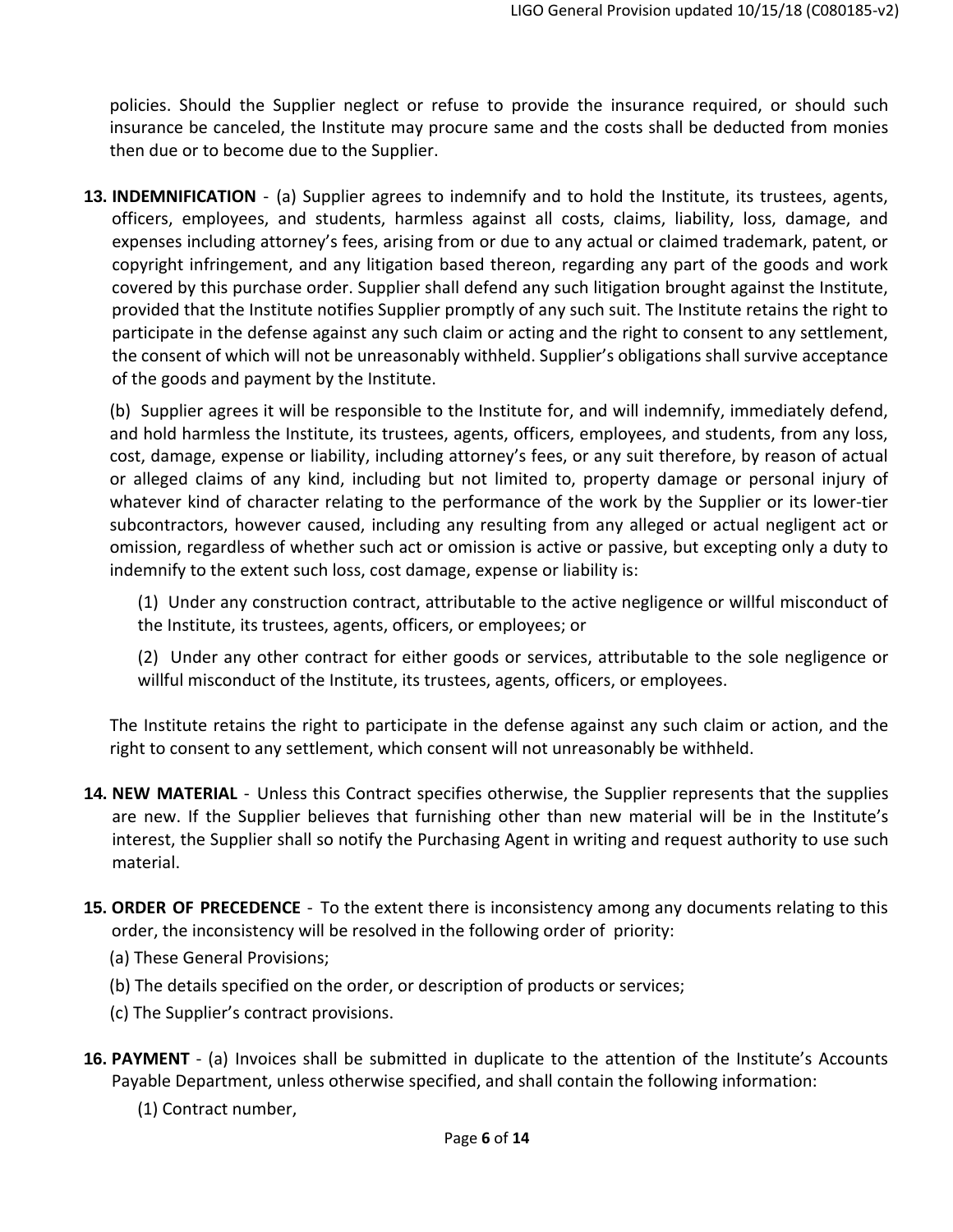(2) Item number,

(3) Description of supplies or services,

(4) Size,

(5) Quantity,

(6) Unit price,

(7) Extended totals and

(8) Any other information which may be specified on the face of this Contract. Any state sales or use taxes or Federal excise taxes shall be shown separately on the invoice.

(b) The Institute shall pay the Supplier, upon the submission of proper invoices, the prices stipulated in this Contract for supplies delivered and accepted, or services rendered and accepted, less any deductions provided in this Contract.

(c) The Institute shall make payments within the net period, specified in the Contract, measured from the date of receipt of the goods or services at the destination, or the date of receipt of the invoice, whichever is later. Discount time periods will be measured from the same date. Payment shall be deemed to have been made on the date the check is mailed or on the date on which an electronic funds transfer was made. The Institute will not be liable for or pay a surcharge, interest, or any penalty because of the Institute's payment not being made within the net period, specified in the Contract or the date of payment by electronic funds transfer.

(d) Payment for goods or services under this paragraph will not waive or otherwise affect the right of the Institute to inspect such goods or services or to reject, or revoke acceptance of, nonconforming goods.

(e) Overpayments. If the Supplier becomes aware that the Institute has overpaid on an invoice payment, the Supplier shall:

(1) Remit the overpayment along with a description of the overpayment to the Institute's Accounts Payable Department including the:

(i) Circumstances of the overpayment (e.g., duplicate payment, erroneous payment, liquidation errors, date(s) of overpayment);

- (ii) Affected contract number and delivery order number, if applicable;
- (iii) Affected contract line item or subline item, if applicable; and
- (iv) Supplier point of contact.

(2) Provide a copy of the remittance and supporting documentation to the Institute Purchasing Agent.

- **17. USE OF NAME** ‐ Supplier agrees not to use the name or trademarks of the Institute or any member its staff in sales promotional work or advertising, or in any form of publicity, without the prior written permission of the Institute.
- **18. TITLE AND RISK OF LOSS** ‐ (a) Unless otherwise provided in Section 19 or elsewhere in this Contract, title to tangible property (property of any kind except intangible property and debt instruments) furnished under this Contract shall pass to the Institute upon formal acceptance by the Institute, regardless of when or where the Institute takes physical possession, unless the Contract specifically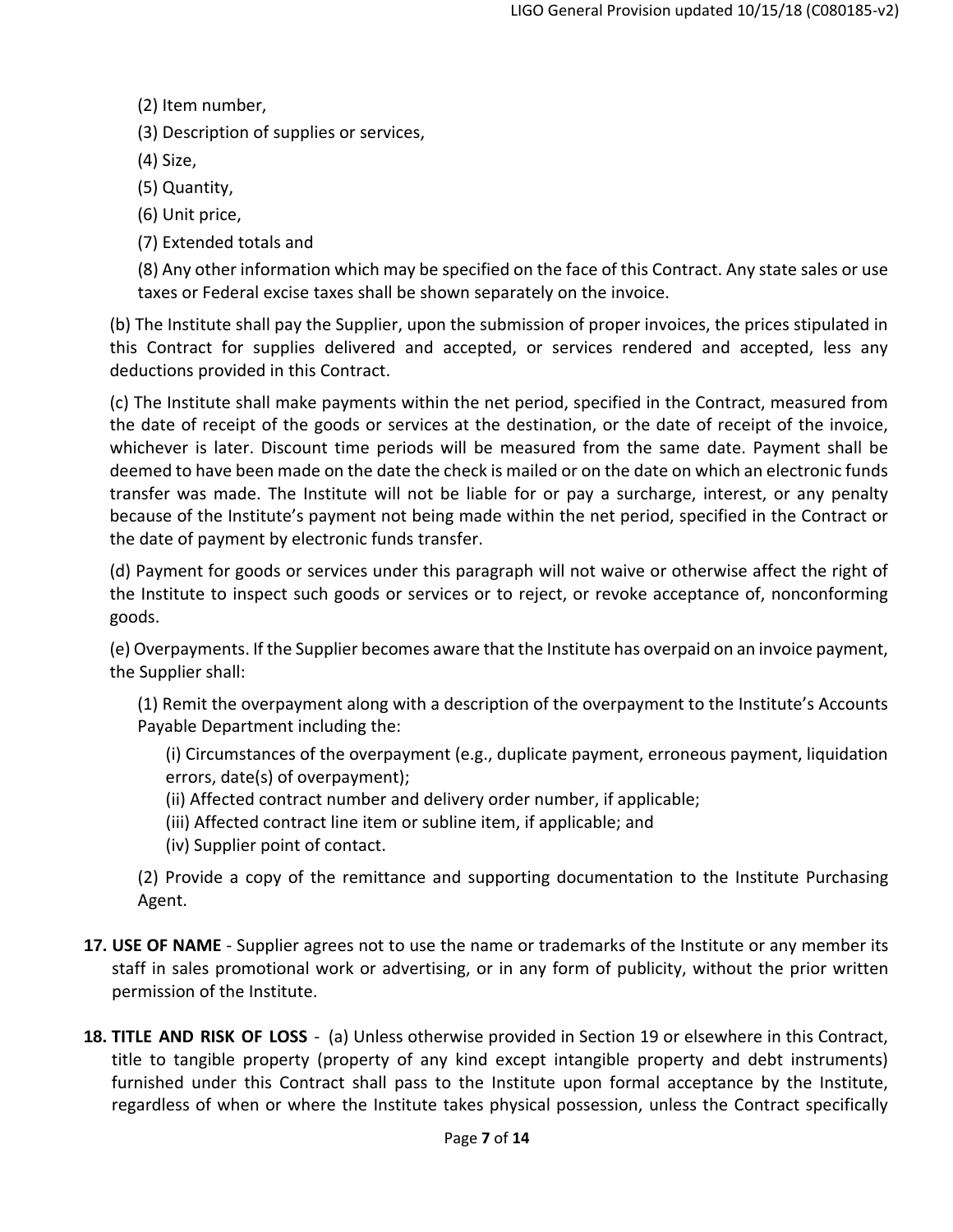provides for earlier passage of title.

(b) Risk of loss shall not pass to the Institute until the tangible property called for in this Contract has been actually received and accepted by the Institute at the destination specified. Supplier assumes all responsibility for packing, crating, marking, transportation, and liability for loss or damage in transit, notwithstanding any agreement by the Institute to pay freight, express, or other transportation charges. Supplier agrees to trace lost or delayed shipments at the request of the Institute.

**19. GOVERNMENT TITLE TO PROPERTY PURCHASED OR FABRICATED WITH CONTRACT FUNDS** ‐ Title to tangible property shall vest in the Government upon acquisition when the tangible property is intended to be installed at, incorporated into, built, or necessary for the construction or operation of either the Hanford or Livingston Observatories. All Government property acquired in accordance with this Section 19 shall be subject to the requirements set forth below:

1. Title.

(a) Tangible Property means property of any kind except intangible property and debt instruments. Title to all tangible property procured with funds provided through this Contract, and subject to this Section 19, shall vest in the Government as follows:

- (1) If this Contract contains a provision directing the Supplier to purchase material which the Government will reimburse as a direct item of cost under the Institute's primary Award, title to property shall pass to and vest in the Government upon delivery of such property to the Government, to the Institute, to the Supplier, to any subcontractor, or to any agent of the Government, of the Supplier, or of any subcontractor; and
- (2) Title to all other property shall pass to and vest in the Government upon the earliest to occur of the following:
	- (i) Issuance of the property for use in contract performance pursuant to this Contract;
	- (ii) Commencement of processing of the property or its use in contract performance pursuant to this Contract; or
	- (iii) Reimbursement of the cost of the property by the Institute on behalf of the Government.
- 2. Legal title to all tangible property furnished by the NSF or acquired from other Government agencies shall remain with the Government, unless otherwise specified in this Contract.
- 3. Title to Government property shall not be affected by the incorporation or attachment thereof to any property not owned by the Government, nor shall any Government property lose its identity by reason of affixation to any reality.
- 4. All subcontracts issued or awarded with respect to the performance of this Contract shall include provisions regarding the determination of title to tangible property acquired by the subcontractor in accordance with Sections 18 and 19.
- 5. Should Supplier purchase tangible property pursuant to this Contract and subject to this Section 19, Supplier shall be a limited agent of the NSF solely for the purpose of transferring and vesting title to such tangible property in the Federal Government. The agent shall be solely responsible for the payment of the purchase price of tangible property acquired, and the agent shall have no authority to bind or obligate the Institute, NSF, or the Federal Government for payment of the purchase price to any third party. Such agents shall be and shall remain liable for the risk of loss of, destruction of,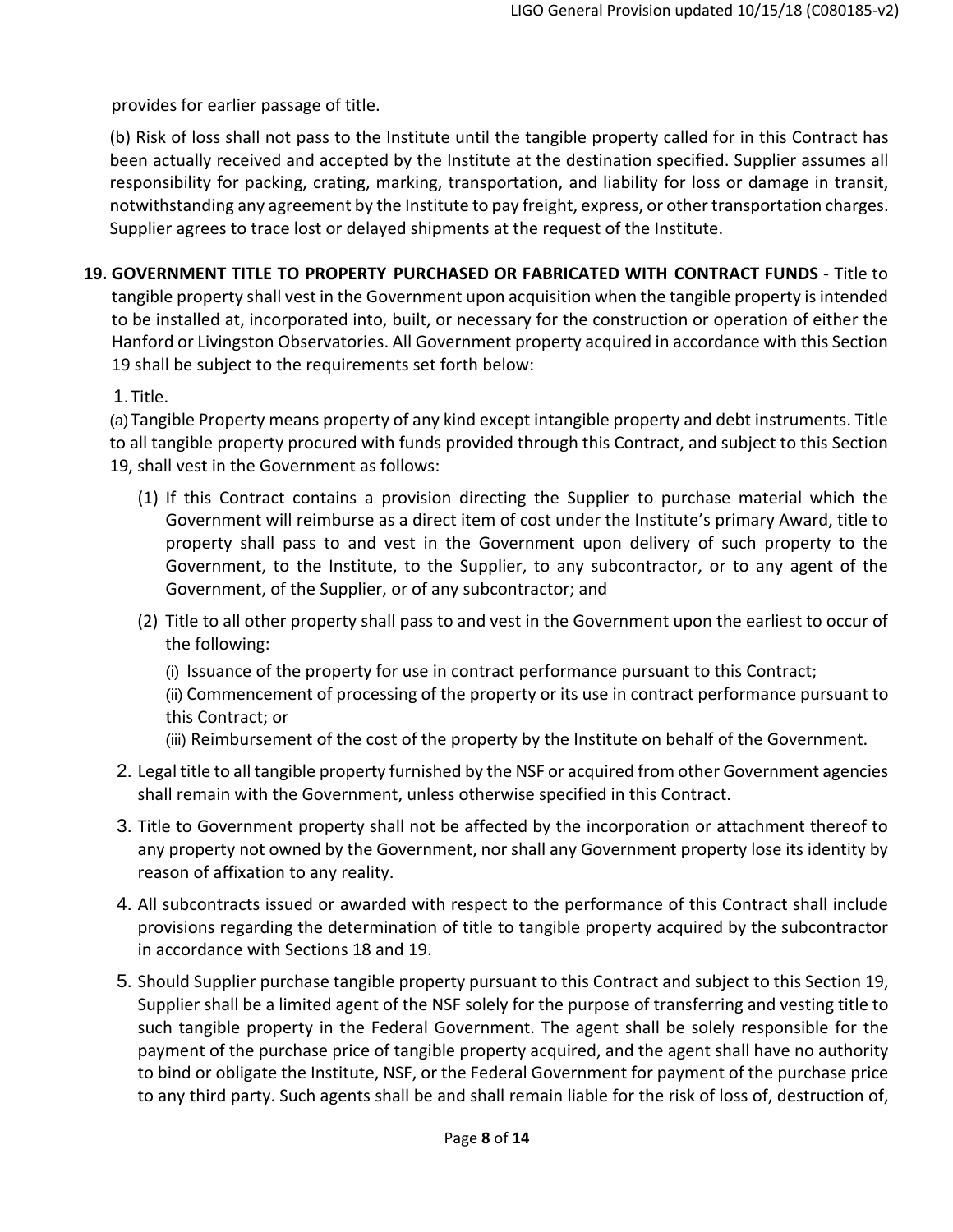or damage to tangible property acquired until such tangible property is transferred to the possession of the Government or acceptance by the Institute.

**20. TAXES** ‐ (a) **Except as may be otherwise provided on this order,** the contract price includes all applicable Federal, State, and local taxes and duties. Regarding transactions for which the Institute may be exempt from any tax or duty, the Institute will provide, upon request, evidence to support its claim to such exemption.

(b) The Institute will comply with all Federal and State income tax laws regarding withholding and year‐end tax reporting.

(c) The Internal Revenue Service (IRS) requires the Institute to have on file a Taxpayer Identification Number (TIN) for every US person or US business that receives a payment, regardless if the payment is tax reportable or not. This information is on IRS Form W‐9. US Citizens and Resident Aliens must complete a Form W‐9 before receiving any payments from the Institute. A TIN can be: a Social Security Number (SSN), an Individual Taxpayer Identification Number (ITIN), or an Employer Identification Number (EIN). Failure to provide a TIN will result in delay of payment and/or backup withholding.

(d) Foreign businesses providing services in the US for the Institute are required to provide the appropriate IRS Form W‐8 (i.e., Form W‐8BEN, W‐8ECI, or W‐8IMY).

(e) Foreign individuals providing services in the US for the Institute are required to provide an IRS Form W‐8BEN or IRS Form 8233 depending on the appropriate tax withholding treatment.

**21. TERMINATION** ‐ (a) For Cause. The Institute may terminate this Contract, or any part of it, for cause if any default occurs by the Supplier, or if the Supplier violates any Contract terms and conditions, or fails to provide the Institute, upon request, with adequate assurances of future performance. In the event of termination for cause, the Institute shall not be liable to the Supplier for any amount for supplies or services not accepted, and the Supplier shall be liable to the Institute for such damages as would give the Institute the benefit of the bargain, put the Institute in the same position that it would have been in if the Supplier had not breached the Contract, and any and all rights and remedies provided by law. If it is determined that the Institute improperly terminated this Contract for cause, such termination shall be deemed a termination for convenience.

(b) For Convenience. The Institute reserves the right to terminate this Contract, or any part, for its sole convenience. If such termination occurs, the Supplier shall immediately stop all work and shall immediately cause any and all of its subcontractors to cease work. Subject to the terms of this Contract, the Supplier shall be paid a percentage of the Contract price reflecting the percentage of the work performed prior to the notice of termination, plus reasonable charges the Supplier can demonstrate to the satisfaction of the Institute, using its standard record keeping system, have resulted from the termination. The Supplier shall not be paid for any work performed or costs incurred which reasonably could have been avoided.

(c) Survival. Upon expiration or termination of this Contract, the following provisions will survive: EXPORT COMPLIANCE; DISPUTE AND GOVERNING LAW; WARRANTIES; COPYRIGHTABLE WORK; INDEMNIFICATION; USE OF NAME; AND CONFIDENTIALITY.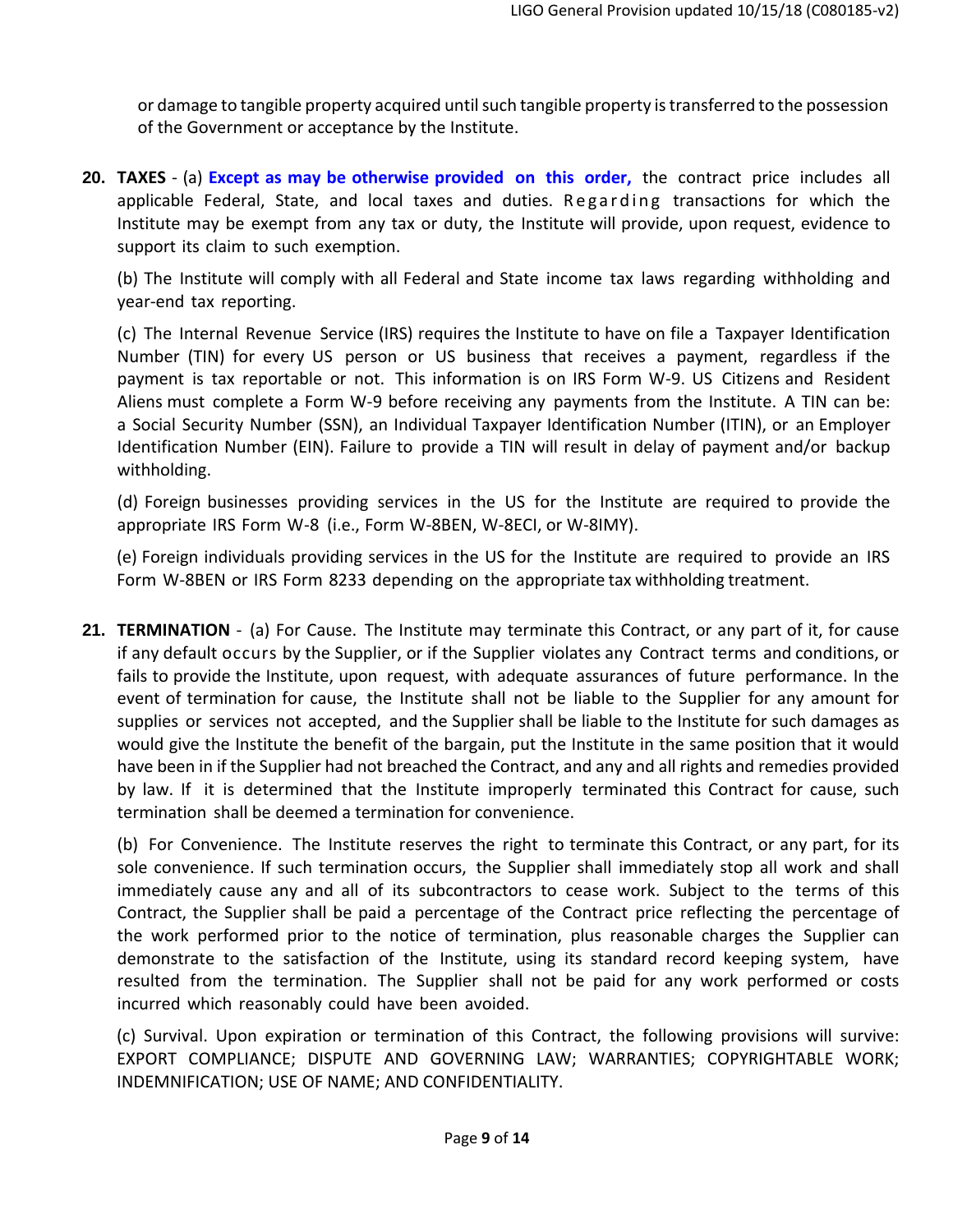**22. WARRANTY** ‐ In addition to the warranties set forth in the Contract, Supplier makes the following warranties. Supplier acknowledges that failure to comply with any of the warranties in the Contract will constitute a material breach of the Contract and the Institute by mutual agreement will have the right to terminate the Contract without damage, penalty, cost, or further obligation.

(a) General Warranties. Supplier agrees that the Services furnished under the Contract will be covered by the most favorable warranties Supplier gives to any customer for the same or substantially similar services, or such other more favorable warranties asspecified in the Contract. The rights and remedies so provided are in addition to and do not limit any rights afforded to the Institute by any other provision of the Contract. Supplier expressly warrants all goods and services delivered under this Contract to be free from defects in material and workmanship and to be of the quality, size, and dimensions ordered. This express warranty shall not be waived by reason of the acceptance of the goods or services or payment by the Institute. The Supplier shall provide the Institute with a copy of any standard warranty, which is normally offered on a commercial product deliverable under this Contract. The commercial product warranty shall be deemed to be incorporated by reference and the Institute shall be entitled to all rights under such warranty.

(b) Permits and Licenses. Supplier agrees to procure all necessary permits and licenses and abide by all applicable laws, regulations, and ordinances of the United States and of the state, territory, and political subdivision or any other country in which the Services are provided.

(c) Warranty and Quiet Employment. Supplier warrantsthat Supplier hasthe right to use all intellectual property that will be needed to provide Services.

- **23. AUDIT AND RECORDS** ‐ Financial records, supporting documents, statistical records, and other records pertinent to this Contract shall be retained by the Supplier for a period of three years from acceptance by the Institute. Supplier agrees that the Institute, the NSF, the Comptroller General of the United States, or any of their duly authorized representatives shall have access to any books, documents, papers, and records of the Supplier, which are directly pertinent to this Contract, for the purpose of making audits, examinations, excerpts, and transcriptions.
- **24. SITE VISITS** ‐ NSF, through authorized representatives, hasthe right, at all reasonable times, to make site visitsto review project accomplishments and management controlsystems and to provide such technical assistance as may be required. If any site visit is made by NSF on the premises of the Institute or a subrecipient under a contract, the Institute shall provide and shall require its subrecipients to provide all reasonable facilities and assistance for the safety and convenience of the NSF representatives in the performance of their duties. All site visits and evaluations shall be performed in such a manner that will not unduly delay the work.
- **25. NON‐DISCRIMINATION** ‐ a. The contract is subject to the provisions of Title VI of the Civil Rights Act of 1964 [42 USC §§ 2000d et seq.], Title IX of the Education Amendments of 1972 [20 USC §§ 1681 et seq.], the Rehabilitation Act of 1973 [29 USC § 794], the Age Discrimination Act of 1975 [42 USC §§ 6101 et seq], Equal Employment Opportunity [E.O. 11246], Limited English Proficiency (LEP) [E.O. 13166] and all regulations and policies issued by NSF pursuant to these statutes. Specifically, in accordance with these statutes, regulations, and policies, no person on the basis of race, color, national origin, sex, disability, or age shall be excluded from participation, be denied the benefits of, or otherwise be subjected to discrimination under the contract.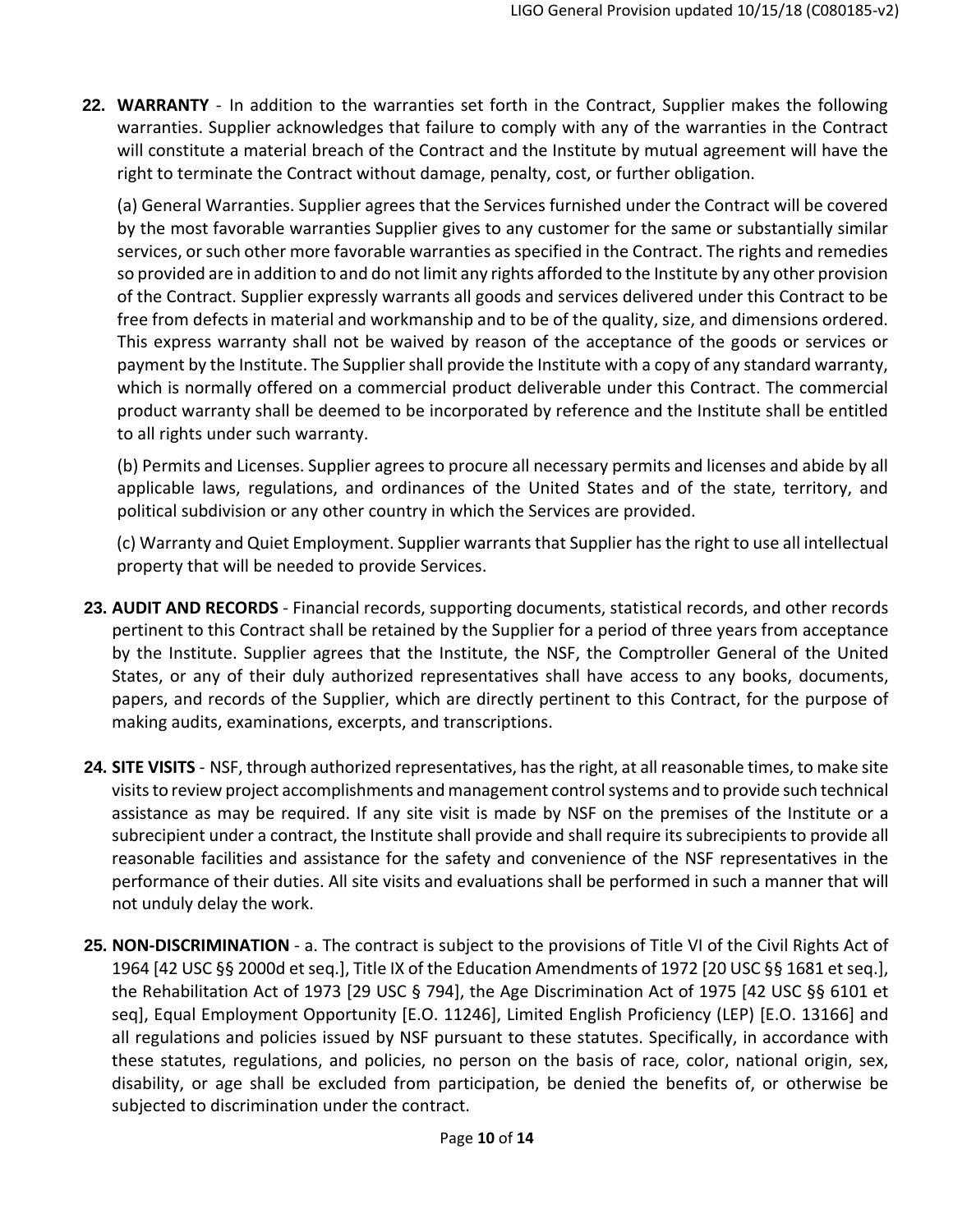- **26. WHISTLEBLOWER PROTECTION** ‐ Suppliers are notified of the applicability of 41 USC § 4712, as amended by P.L. 112‐239, providing protection for whistleblowers.
- **27. EQUAL EMPLOYMENT OPPORTUNITY** ‐ This Contract is subject to the requirements of Executive Orders 11246 and 11375 and the rules and regulations or the Secretary of Labor (41 CFR Chapter 60) in promoting Equal Employment Opportunities.
- **28. ANTI‐KICKBACK ENFORCEMENT ACT OF 1986** ‐ This Contract is subject to the provisions of the Anti‐ Kickback Enforcement Act of 1986, Public Law 99‐634 (41 U.S.C. 51‐58). By accepting this order, Supplier certifies that it has not paid kickbacks directly or indirectly to any Institute employee to obtain this or any other Institute purchase order or to obtain favorable treatment in an Institute matter.
- **29. CLEAN AIR AND WATER** ‐ (Applicable only if the contract exceeds \$150,000, or a facility to be used has been the subject of a conviction under the Clean Air Act [42 USC § 7413(c)(1)] or the Clean Water Act [33 USC § 1319(c)] and is listed by the Environmental Protection Agency (EPA), or the contract is not otherwise exempt.)

The supplier agrees as follows:

a. To comply with all the requirements of Section 114 of the Clean Air Act [42 USC § 7414] and Section 308 of the Clean Water Act [33 USC § 1318], respectively, relating to inspection, monitoring, entry, reports and information, as well as other requirements specified in Section 114 and Section 308 of the Clean Air Act and the Clean Water Act, respectively, and all regulations and guidelines issued thereunder before the issuance of the contract.

b. That no portion of the work required by the contract will be performed in a facility listed on the Environmental Protection Agency List of Violating Facilities on the date that the contract was issued unless and until EPA eliminates the name of such facility or facilities from such listing.

c. To use its best efforts to comply with clean air standards and clean water standards at the facility in which the contract is being performed.

d. To insert the substance of the provisions of this article into any nonexempt subaward.

**30. DEBARMENT AND SUSPENSION** ‐ (a) Supplier shall fully comply with the requirements stipulated in 2 CFR Part 180, as modified by 45 CFR 620.330 and shall ensure that any lower tier covered transaction, as described in 2 CFR 180.220 and modified by 45 CFR 620.200 and 620.220 includes a term or condition requiring compliance with these requirements. The Supplier acknowledges that failing to disclose the information required under 45 CFR § 620.335 may result in the termination of the Contract, or pursuance of other available remedies, including suspension and debarment. Supplier may access the System for Award Management (SAM) at https://www.sam.gov/portal/SAM/##11. (b) No contract at any tier shall be made to parties listed on SAM in accordance with E.O.s 12549 and 12689, "Debarment and Suspension." This list contains the names of parties debarred, suspended, or otherwise excluded by agencies, and contractors declared ineligible under statutory or regulatory authority other than E.O. 12549. Supplier, whose Contract exceeds the small purchase threshold, shall provide the required certification regarding its exclusion status and that of its principal employees.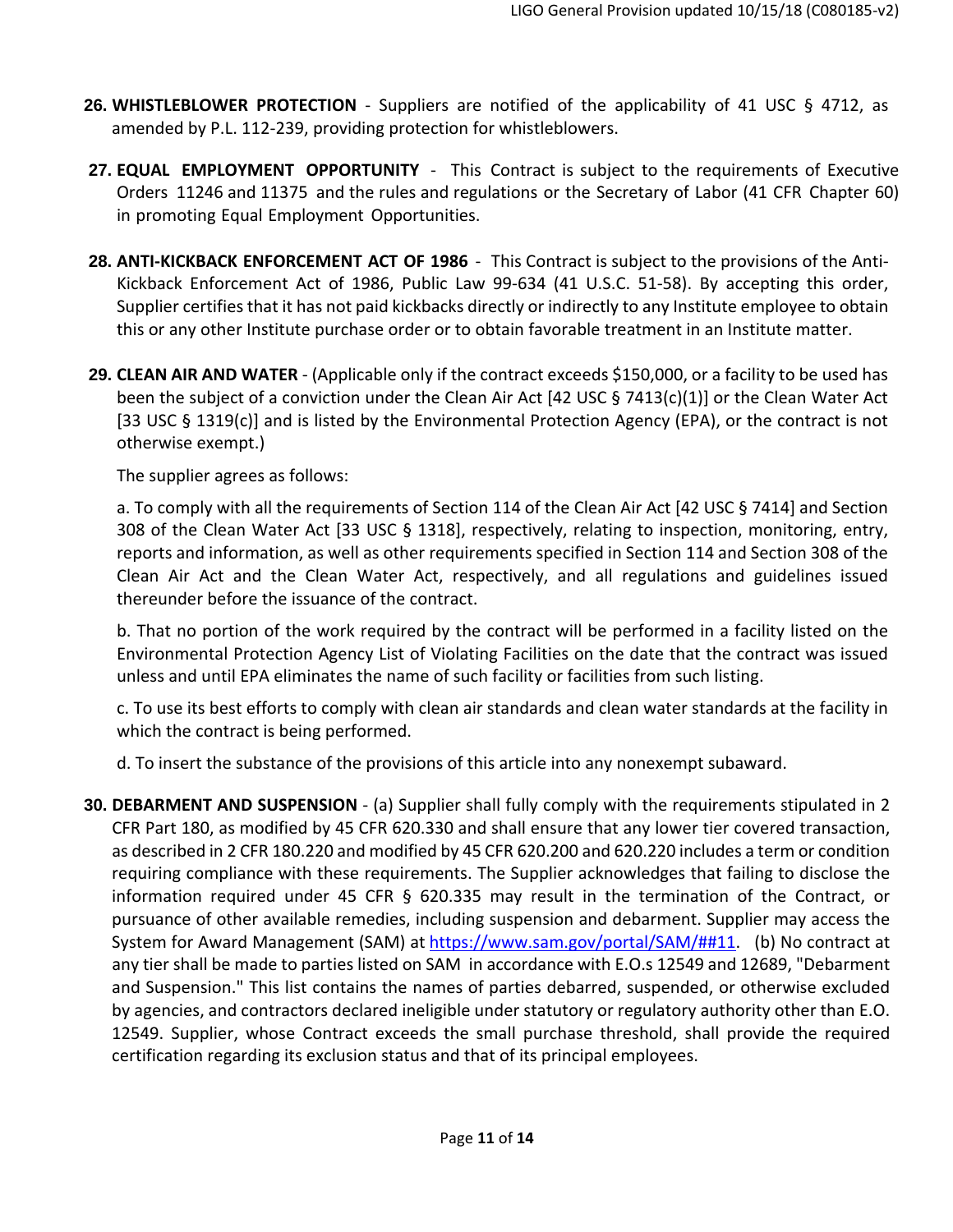- **31. [FOR CONTRACTS OF \$100,000 OR MORE] BYRD ANTI‐LOBBYING AMENDMENT** ‐ Supplier warrants that Supplier has applied or bid on a Contract of \$100,000 or more and has filed the required certification. Each subcontracting tier must certify to the tier above that it will not and has not used Federal appropriated funds to pay any person or organization for influencing or attempting to influence an officer or employee of any agency, a member of Congress, officer or employee of Congress, or an employee of a member of Congress in connection with obtaining any Federal contract, grant, or any other award covered by 31 U.S.C. 1352. Each tier shall also disclose any lobbying with non‐Federal funds that takes place in connection with obtaining any Federal award. Such disclosures are forwarded from tier to tier up to the recipient.
- **32. [FOR CONSTRUCTION/REPAIR CONTRACTS >\$2000] COPELAND "ANTI‐KICKBACK" ACT (18 U.S.C. 874 AND 40 U.S.C. 276C)** ‐ Supplier shall comply with the Copeland "Anti‐Kickback" Act (18 U.S.C. 874), as supplemented by Department of Labor regulations (29 CFR part 3, "Contractors and Subcontractors on Public Building or Public Work Financed in Whole or in Part by Loans or Grants from the United States").
- **33. [FOR CONSTRUCTION/REPAIR CONTRACTS >\$2000] DAVIS‐BACON ACT, AS AMENDED (40 U.S.C. 276A TO A‐7)** ‐ Supplier shall comply with the Davis‐Bacon Act (40 U.S.C. 276a to a‐7) and as supplemented by Department of Labor regulations (29 CFR part 5, "Labor Standards Provisions Applicable to Contracts Governing Federally Financed and Assisted Construction").
- **34. [FOR CONSTRUCTION/REPAIR CONTRACTS >\$500,000] SURETY BONDS** ‐ If so directed, the Supplier shall furnish separate bid guarantees, performance and payment bonds to the Institute. Each bond shall set forth a penal sum in an amount not less than the Contract Price. Each bond furnished by the Supplier shall incorporate by reference the terms of this Contract as fully as though they were set forth verbatim in such bonds. In the event the Contract Price is adjusted by Change Order executed by the Contractor, the penal sum of both the performance bond and the payment bond shall be deemed increased by like amount. The performance and payment bonds furnished by the Supplier shall be in a form suitable to the Institute and shall be executed by a surety, or sureties, reasonably acceptable to the Institute.
- **35. [FOR DESIGNATED EXPERIMENTAL, DEVELOPMENT OR RESEARCH WORK] RIGHTS TO INVENTIONS** ‐ For non‐ profit organizations and small business firms, patent rights shall be governed by 37 CFR part 401, titled "Rights to Inventions Made by Non-Profit Organizations and Small Business Firms under Government Grants, Contracts and Cooperative Agreements".
- **36. [FOR DESIGNATED EXPERIMENTAL, DEVELOPMENT OR RESEARCH WORK] PATENT RIGHTS** ‐ Bayh‐ Dole Act [35 U.S.C. 200 et seq.]
- **37. STOP WORK** ‐ (a) the Institute may, at any time, by written order to the Supplier, require the Supplier to stop all, or any part, of the work called for by this Contract for a period of 90 days after the order is delivered and for any further period to which the parties may agree. The order shall be specifically identified as a stop-work order issued under this clause. Upon receipt of the order, the Supplier shall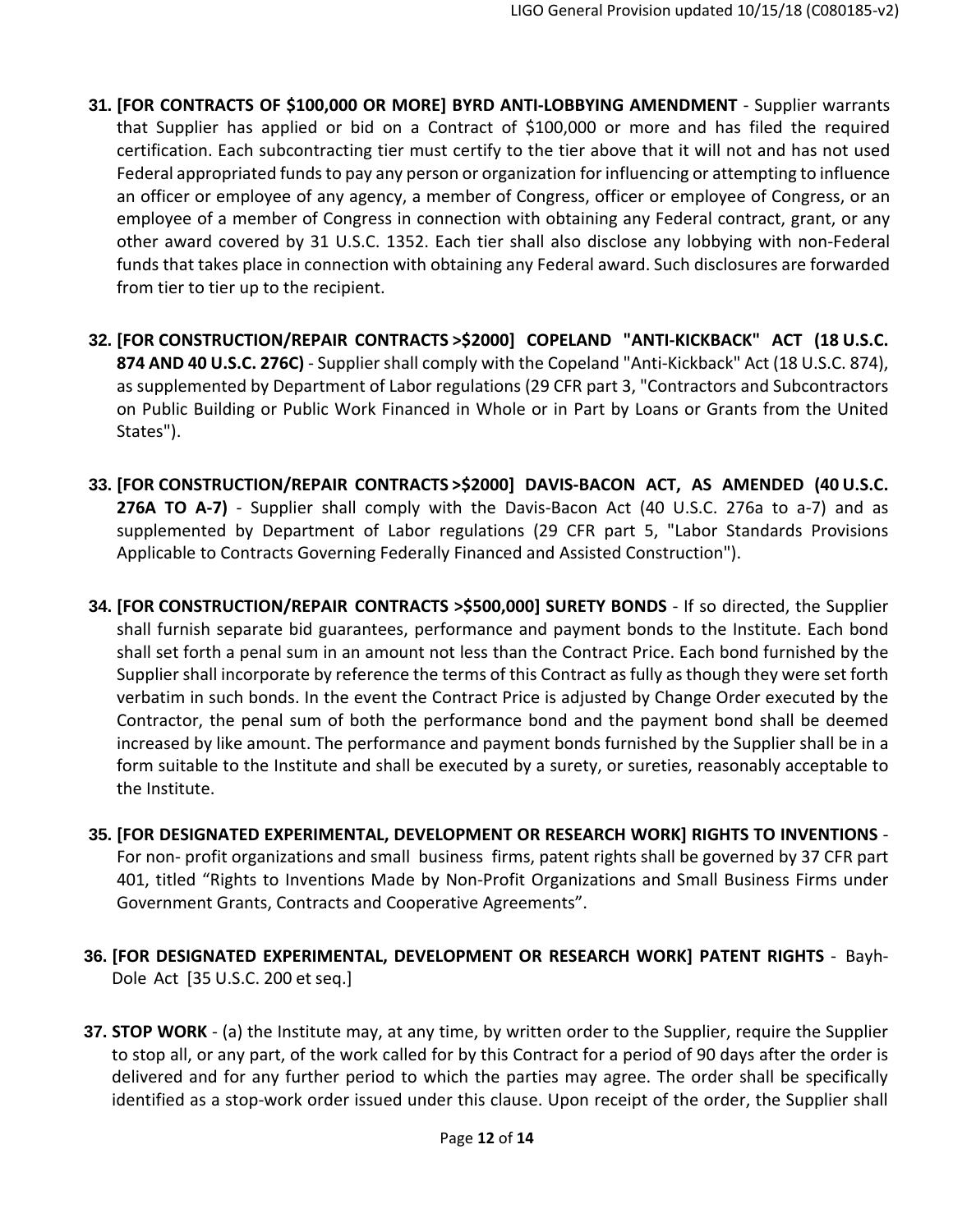immediately comply with its terms and take all reasonable steps to minimize the incurrence of costs allocable to the work covered by the order during the period of work stoppage. Within a period of 90 days after a stop‐work order is delivered to the Contractor, or within any extension of that period to which the parties shall have agreed, the Institute shall either:

(1) Cancel the stop‐work order; or

(2) Terminate the work covered by the order as provided in the Termination provision of the Contract.

(b) If a stop‐work order issued under this clause is canceled or the period of the order or any extension thereof expires, the Supplier shall resume work. The Institute shall make an equitable adjustment in the delivery schedule or contract price, or both, and the contract shall be modified, in writing, accordingly, if (1) The stop-work order results in an increase in the time required for, or in the Supplier's cost properly allocable to, the performance of any part of this contract; and (2) The Supplier asserts its right to the adjustment within 30 days after the end of the period of work stoppage; provided, that, if the Institute decides the facts justify the action, the Institute may receive and act upon a proposal submitted at any time before final payment under this contract. (c) If a stop-work order is not canceled and the work covered by the order is terminated for the convenience of the Institute, the Suppliershall be entitled to reasonable costs resulting from the stop-work order in arriving at the termination settlement.

- **38. COPYRIGHTABLE WORK** ‐ Supplier hereby assignsto the Institute the entire copyright, title, and interest in copyrightable work generated in the performance of this Contract.
- **39. PARTICIPANT SUPPORT COSTS** ‐ Participant support costs as defined in 2 CFR § 200.75 are direct costs for items such as stipends or subsistence allowances, travel allowances, and registration fees paid to or on behalf of participants (but not employees) in connection with NSF‐sponsored conferences.
- **40. CONTRACT ASSIGNMENT** NSF reservesthe right to assign contractsto a third party should a successor to the Institute be selected.

Flow down of appropriate provisions of the applicable cooperative agreement Financial and Administrative Terms and Conditions (CA‐FATCs), and any special conditions included in the agreement must be included in the contract(s).

## **41. TRAVEL** ‐ a. Allowability of Travel Expenses

1. Expenses for transportation, lodging, subsistence, and related items incurred by project personnel and by outside consultants employed on the project (see PAPPG Chapter II.C.2.g(iv)) who are in travel status on business related to an NSF‐supported project are allowable as prescribed in the governing cost principles. Except as noted in paragraph b. below, the requirements for NSF prior written approval specified in 2 CFR § 200.474 are waived.

2. Except as provided in the governing cost principles, the difference between economy airfare and a higher-class airfare is unallowable. A train, bus, or other surface carrier may be used in lieu of, or as a supplement to, air travel at the lowest first-class rate by the transportation facility used. If such travel, however, could have been performed by air, the allowance will not normally exceed that for jet economy airfare.